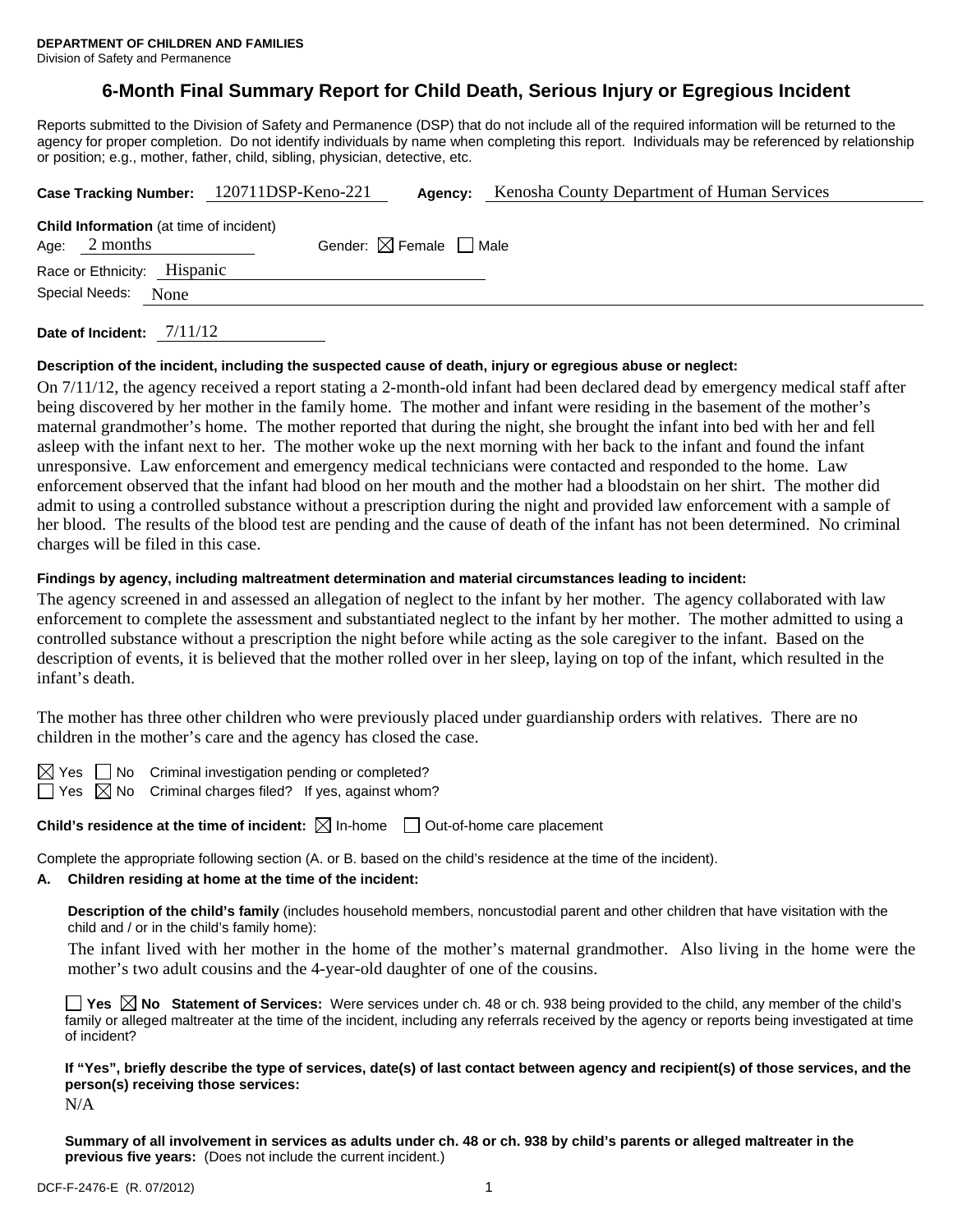### None

**Summary of actions taken by the agency under ch. 48, including any investigation of a report or referrals to services involving the child, any member of the child's family living in this household and the child's parents and alleged maltreater.** (Does not include the current incident.)

(Note: Screened out reports listed in this section may include only the date of the report, screening decision, and if a referral to services occurred at Access. Reports that do not constitute a reasonable suspicion of maltreatment or a reason to believe that the child is threatened with harm are not required to be screened in for an initial assessment, and no further action is required by the agency.)

On 7/29/08, the agency screened out a Services Report regarding an incident of domestic violence between the mother and her then boyfriend in the presence of her children. A referral was made to community services.

On 9/30/08, the agency screened in a Services Report regarding one of the mother's children being observed outside the family home after a relative caregiver fell asleep. The agency offered community services to the family.

On 2/2/09, the agency screened in a report regarding the condition of the mother's home and a lack of food. Neglect was unsubstantiated and the agency closed the case.

On 3/4/09, the agency screened in a report regarding burns to her son's foot and fingers. Neglect was unsubstantiated and the agency closed the case.

On 8/7/09, the agency screened in a report alleging neglect by the mother as she was leaving her children with relative caregivers for lengthy amounts of time. Neglect was unsubstantiated and the agency closed the case.

On 9/10/09, the agency screened in a report alleging drug use in the presence of the children. Neglect was unsubstantiated. The agency referred the family to a community service and closed the case.

On 1/5/10, the agency screened in a report regarding the mother leaving the children home alone. Neglect was unsubstantiated and the agency closed the case.

On 2/22/10, the agency screened in a report alleging physical abuse by the mother. Physical abuse was unsubstantiated and the agency closed the case.

In October of 2011, the mother filed a guardianship request with the court to establish a permanent guardianship of her three children with relatives. Guardianship was granted.

On 10/12/11, the agency screened in a report regarding the condition of the legal guardian's home. Neglect was unsubstantiated and the agency closed the case.

# **Summary of any investigation involving the child, any member of the child's family and alleged maltreater conducted under ch. 48 or ch. 938 and any services provided to the child and child's family since the date of the incident:**

The agency screened in and assessed the allegation of neglect to the infant. The agency collaborated with law enforcement to complete the assessment. Neglect of the infant by the mother was substantiated based on the mother's admission that she used a controlled substance while caring for the infant prior to her death. The official cause of death has not been determined. The mother has no children under her care and the agency closed the case.

# **B. Children residing in out-of-home (OHC) placement at time of incident:**

**Description of the OHC placement and basis for decision to place child there:** N/A

**Description of all other persons residing in the OHC placement home:**

N/A

**Licensing history:** Including type of license, duration of license, summary of any violations by licensee or an employee of licensee that constitutes a substantial failure to protect and promote the welfare of the child. N/A